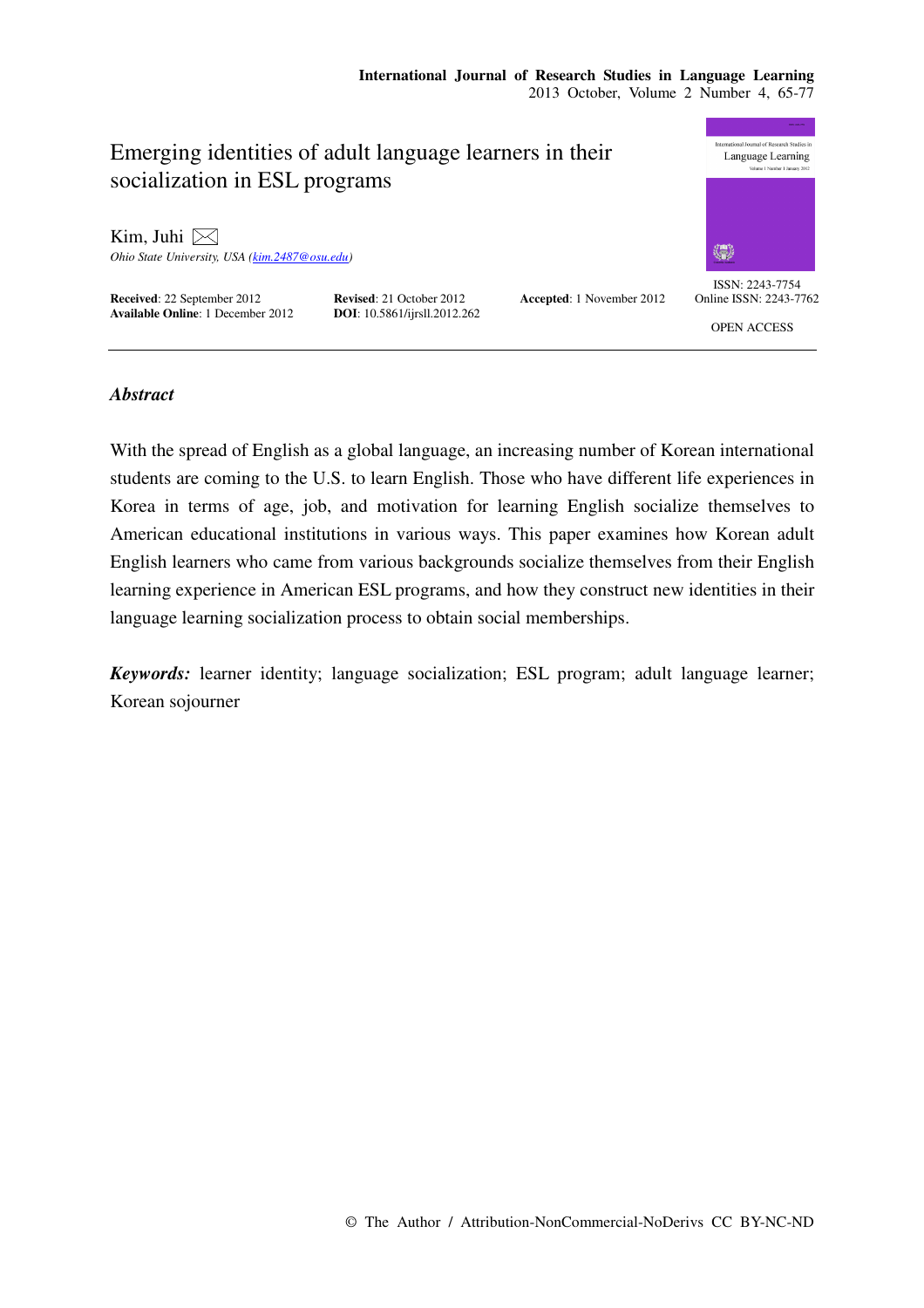## **Emerging identities of adult language learners in their socialization in ESL programs**

### **1. Introduction**

Every year, an increasing number of Korean learners from different backgrounds, both personal and social, come to the United States to learn English. Recently, the number of Korean learners who worked as professionals has increased in the American ESL programs. Some of them come with all of their family and some come with only their children, a "Gerogi" family. Cultural differences and language difficulties hinder these learners from expanding their social circles. In particular, those who had worked as professionals in Korea experience serious identity loss with culture shock at the beginning of their stay. The identity struggle between their pre-established, full member identity in their own society as professionals and their new-comer identity in a foreign country influence their socialization to American educational institutions.

In this regard, it is necessary to investigate how Korean students develop relationships to construct social networks in order to adjust themselves to this new environment. Considering language as a social interaction, it is essential to examine how they construct social and cultural networks to enhance their language ability and what they actually experience in terms of learning English and making social interactions. The difficulties they encounter on the way of adjusting, how they construct social networks, and ultimately how they perceive themselves in terms of language and membership (which is closely related with identity through the interaction in which they are engaging) will be investigated.

Language corresponds to one's values, beliefs and social identities and constructing a new identity involves obtaining social membership (Sfard & Prusak, 2005). Identity formation in second language acquisition is a continuing and developing process influenced by various socio-cultural factors. These socio-cultural factors that have a significant influence on the language learners' identity formation will contribute to the process of successful language learning.

In this regard, continuing from the study of Korean international students' socialization and language learning experiences in American ESL programs (Kim, 2008), this paper investigates the development of Korean adult students' emerging identities as "New-Comers" in American ESL programs (Lave & Wenger, 1991), how they negotiate their status as "New-Comers" in relation to "Old-Timers", how they deal with the distinction between "actual" and "designated" identity, and ultimately, how their identity formation influences the path of their lives and plans. By conducting interviews and making classroom observations, this paper will focus to investigate the process of their socialization to U.S. educational institutions and the change in their perceptions of language and identity.

### **2. Literature review**

#### *2.1 Language learning and social identity*

Identity is a term that refers to "how a person understands his or her relationship to the world," "how that relationship is constructed across time and space," and "how the person understands possibilities for the future" (Pierce, 1997). Thus, identity should be understood within the context of larger, inequitable social structures and power relations that are produced by daily social interactions (Peirce, 1995). In this sense, second language learners would experience the conflict of their identity in the process of language socialization.

Heller (1987) suggested that second language learners negotiate a sense of self within different sites at different points in time through language to access powerful social networks that can provide them with the opportunity to speak. Cummins (1996) also mentioned that power is not a predetermined quantity but can be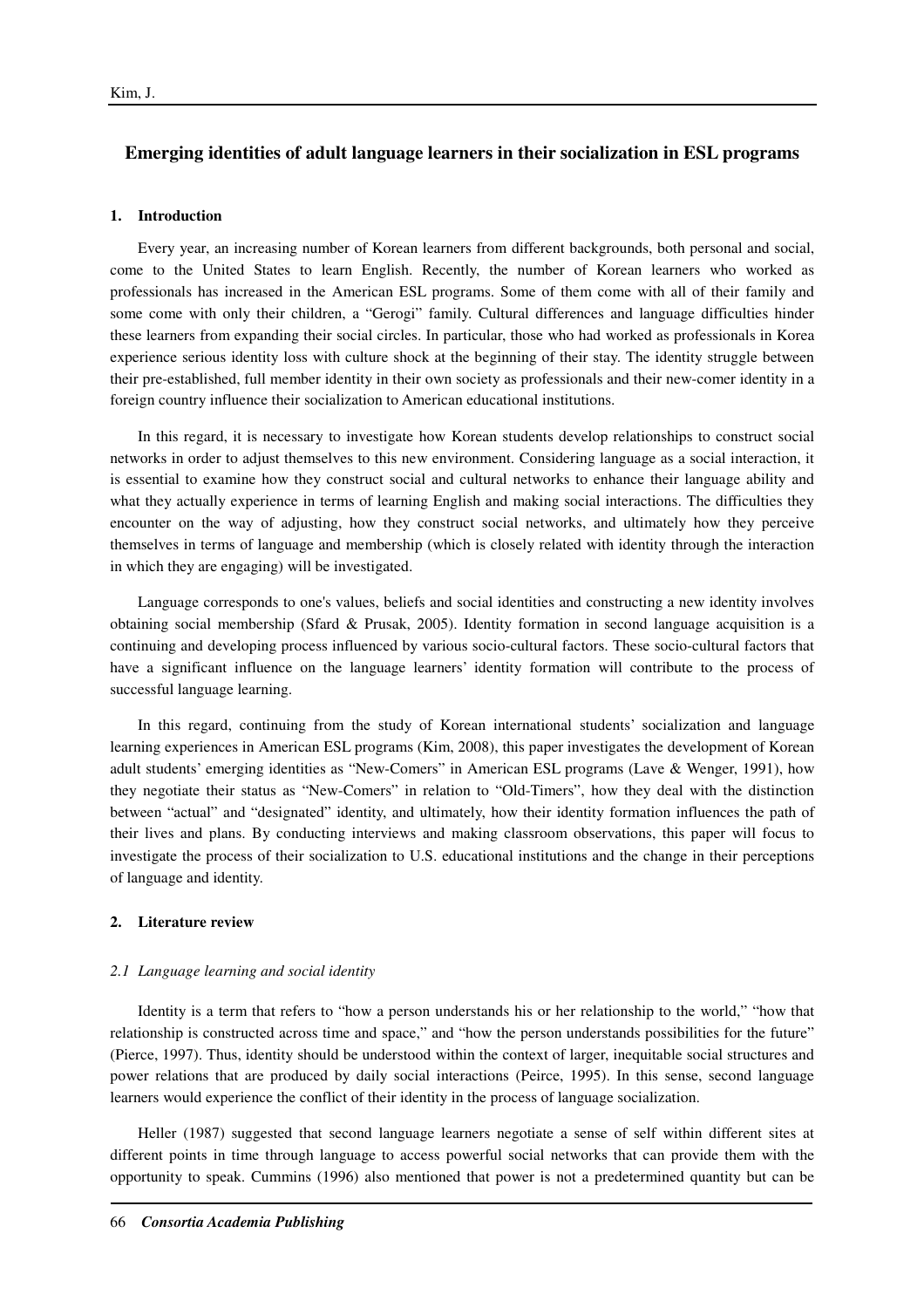mutually generated with others in interpersonal and intergroup relations. From this point of view, identity is closely related with relations of power that are negotiated in classrooms and communities. In this regard, language is not a neutral medium for communication, but a reference to its social meaning. (Peirce, 2000) Language learning should be understood on the basis of social interactions, and mutual interactions in society always involve power relations.

#### *2.2 Power relations in classroom interaction*

Bloome, Carter, Christian, Otto and Shuart-Faris (2004) discussed a model of power in three ways: power as a product, power as a process and power as a caring relation. The definition of power as a product lies in the validity of "the context of people's lives - people act, value, feel, believe, think, and use language" in a paradigm of *market economy*. It cannot exist outside an ideology of social relationship, which is closely associated with a market economy. Literacy, in this sense, can be defined as *power* as a product. When literacy is viewed as skills in the classroom, which are visible, measurable, and transferrable, it becomes a tool that represents strength and controls power (Bloome et al., 2004).

The definition of power as a process views power as a set of relations among people and social institutions which can be shifted from one institution to another (ibid). From this perspective, power is a process of structuring relationships among people. Power is dialogic, in which people always negotiate and compromise to contribute to the process of power (ibid). Power relations in this sense are aligned with socio-cultural practice, and those practices are an essential part of daily experiences.

Power as a product in a classroom setting can be exemplified by "gaining various skills" in school that can be transformed into social status (good grade, school awards, etc.) and economic access (admission and promotion) (ibid). Power as a process is the "naturalization of a discourse and a culture" (ibid, p.163). This hegemony privileges some words, languages and cultures by making them look natural and marginalizing other types of words and other languages as unnatural and unauthorized forms of discourse. Naturalization makes the distinction between normal and abnormal, common and uncommon, and acceptable and unacceptable. Especially, the distinction between "us" vs. "them" can marginalize the "other," as powerless objects.

The perspective on power as caring relations views power as "the potential to bring people together for mutual benefit, both with regard to social relationships and with regard to other accomplishments" (ibid, p.165). This model views power as a mutual and reciprocal process that involves action, effort, achievement, respect, and responsiveness (ibid).

Power relations are constructed by a *market economy* as a product of the social relationships of individuals and institutions toward mutual benefit and accomplishment. In this sense, knowledge in the scene of power struggles involves *identity building*. The stance toward understanding what is valid knowledge and who has the authority for validating knowledge as experts and novices, students and teachers, New-Comers and Old-Timers, and insiders and outsiders is crucial for building one's identity. Examining how knowledge is transformed into extant power through language use between people within institutions is essential for revealing power relations in the classroom.

### 2.3 Power, resistance, and identity construction

Identity has been defined in various ways by different scholars. Gee (2001) defined identity as a certain "kind of person" in a given text and differentiated it in terms of four different power sources: Nature-identity, Institution-identity, Discourse-identity, and Affinity-identity. He also distinguished "achieved identity" from "ascribed identity" as elites from non-elites identity in Discourse Identity, which he defined as "ways of being certain kinds of people".

He argued that what is an issue in identity is who and by whom the identities are recognized. Individuals try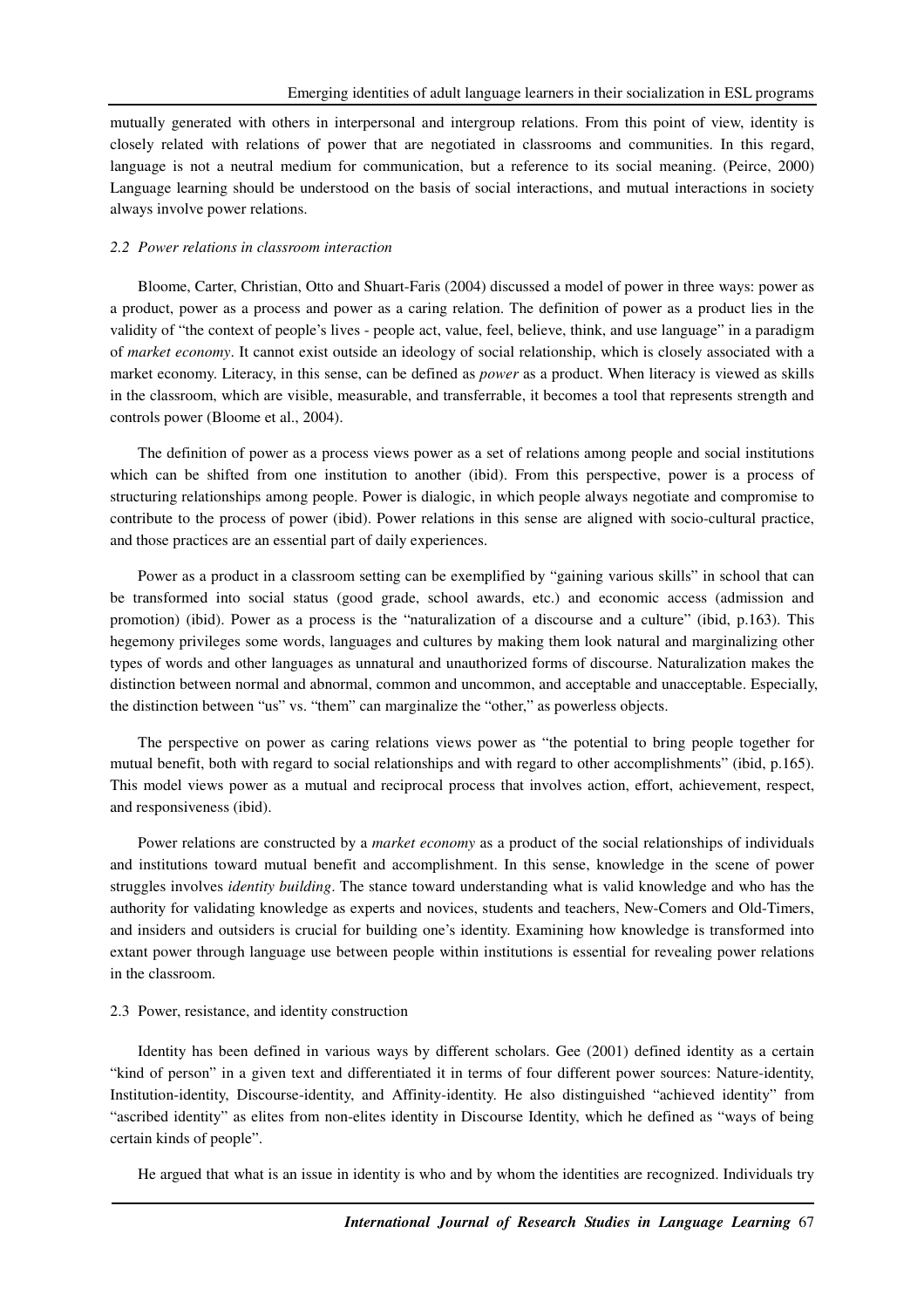to get recognition from others; however, in modern capitalist societies, non-elites are "encouraged" to accept their inferior identities that elites assign them in talk and interaction (discourse) and accept the elites superior identities as an "achieved identity" that has resulted from their own effort in a fair competition (Gee, 2001). Explicit and implicit resistance of identity struggles of individuals are involved in the appellation of social identity. Although Ivanic (1998) noted the possibility of resistance in "contesting dominant constructions of the self," it is difficult for individuals to contest "ascribed identities" and the social positions assigned to them because of the view that social construction of identity is influenced by dominant ideologies in controlling people's sense of themselves (Bloome et al., 2004, p. 140). Walkerdine (1990) suggested a more empowering view of resistance as potentially revolutionary power, not just a struggle against the dominating power. Resistance in power relations is continually reproduced, in a continual struggle shifting (Walkerdine, 1990, p.4, ibid).

As regards to the definition of identity of Gee (2001), Sfard and Prusak (2005) encapsulated the notion of identity in the "activity of communication, which is conceived broadly as self-dialogue" (p. 16, cited in Sfard & Prusak, 2005) and embraced identity-making as a "communication practice" (ibid).

Sfard and Prusak (2005) suggested the triple  $_{\rm B}$ A<sub>C</sub> to describe the story of an identified person. The three types of the story of identity,  $_A A_C (A's$  first-person identity),  $_B A_A (A's$  second-person identity), and  $_B A_C (A's$ third-person identity) show the various aspects of one's identity. Among them, AAA (the first-person, Self-told identity) is the core of one's identity that affects one's actions. However, Wenger (1998) stated the significance of one's experience and engagement in practice as following:

*We often think about our identities as self-images because we talk about ourselves and each other- and even think about ourselves and each other in words. These words are important, no*  doubt, but they are not the full, lived experience of engagement in practice (p. 151, as cited in Sfard & Prusak, 2005).

The experience of one's storytelling of their identity is not just a source of identifying their storytelling, but also the activity's natural outcome. Sfard and Prusak also introduced "actual identity: stories about the actual state of affairs" and "designated identity: stories presenting a state of affairs that are expected to be the case in the future" (ibid, p.18). Learning occurs to fulfill the gap between actual identity and designated identity.

Through intertextual, intercontextual connection, and interdiscoursivity of individual's contexts in present, past and future among social events, individuals constantly negotiate and compromise their identities for resisting the hegemony of the dominant society. In this paper, the researcher will investigate how Korean students' emerging identities are represented and negotiated in the field of language education with their interaction with the teacher and classmates through the lens of ethnographic discourse analysis.

### **3. Research questions**

This study examines how Korean students construct social networks and build their identities through language socialization in American ESL programs; how they negotiate their status as "New-Comers" in relation with "Old-Timers"; how they deal with the distinction between "ascribed" and "achieved" identities; and ultimately, and how their new emerging identities influence their lives and plans.

- 1. How do Korean students negotiate their identity as new comers in terms of power relations in an ESL classroom?
- 2. How do Korean students perceive themselves and react a) "ascribed" vs. "achieved" identities, and b) "actual" and "designated identities"?
- 3. How do their new identities emerge and influence the paths of their lives and plans in the process of their socialization to the U.S.?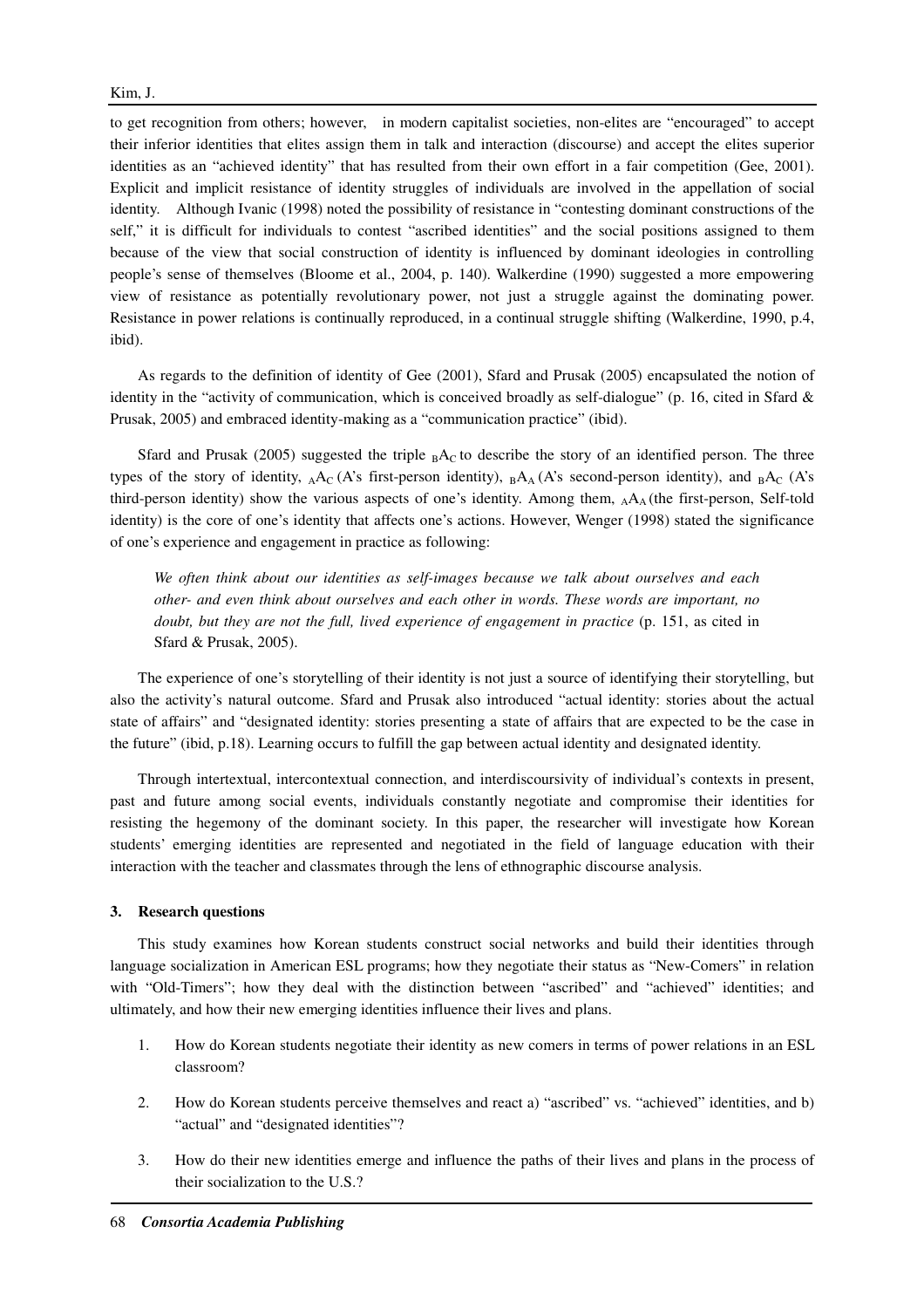Through investigating the research questions, the researcher will examine the interactional discourse in an ESL classroom and how the students perceive their emerging identities in their socialization process with respect to their new emerging identities

### **4. Methodology**

### *4.1 Participants and research setting*

This study was conducted at an American Language Program, located at a Midwestern University in the U.S., where there are five levels of classes for English proficiency. The students for this study were chosen from the highest level of the class. They met Monday through Friday, from 8: 30AM to 2: 20 PM. In the morning, from 8:30 AM to 11:20, they met in the same classroom with Anna (pseudonym), the American female teacher who has been teaching international students for several years and has studied the integrated skills of English. In the afternoon from 12:30PM to 2:20 PM, they studied English grammar and elective courses (TOEFL, SAT preparation, American films, etc.).

Four Koreans, two male and two female students in level 5, participated in this study. The two female students were college students, aged 20 and 22. The two male students were in their mid-thirties and were originally businessman in Korea. Dongseok was a very capable businessman with a promising company in Korea for about ten years and was pursuing doctoral studies majoring in business, beginning in the next quarter. Hyungsoo was a businessman in Korea and he came to the U.S. for learning English with the support of his company 10 months ago. All participants were born in Korea and learned English as a foreign language in their secondary school.

### **Table 1**

| Participants                          | Length of Stay | Occupation in Korea                                |
|---------------------------------------|----------------|----------------------------------------------------|
| Jia (female, 20)                      | 3 months       | College student                                    |
| Mirae (female, 23)                    | 10 months      | College student                                    |
| Dongseok (male, 36)                   | 3 months       | Businessman (for ten years) and a doctoral student |
| Hyungsoo (male, 37)                   | 10 months      | businessman (for ten years)                        |
| <i>Note.</i> All names are pseudonyms |                |                                                    |

*Participants of the study* 

### *4.2 Data collection*

The researcher visited the class three times a week, Monday, Wednesday, and Friday, from 10:30AM to 11:20AM for seven weeks. The researcher sat behind the class and observed their classroom events and wrote field notes. The researcher was introduced to the class and shared the purpose of the study in the first day. The researcher conducted two semi-structured interviews with the participants: a group interview with two participants in the beginning of the observation and individual interviews with each participant in the end of the observation. The interviews were conducted in Korean language and recorded by digital audio recorder. Informal talks with the instructor and other international students were conducted for methodological triangulation.

### *4.3 Data analysis*

Field notes from the class observations and recorded data from the interviews were analyzed through the lens of critical micro-ethnographic discourse analysis. The model of power discussed by Bloome et al. (2004) and the discourse of identity by Gee (2001) and Sfard and Prusak (2005) were employed for the theoretical framework of this study.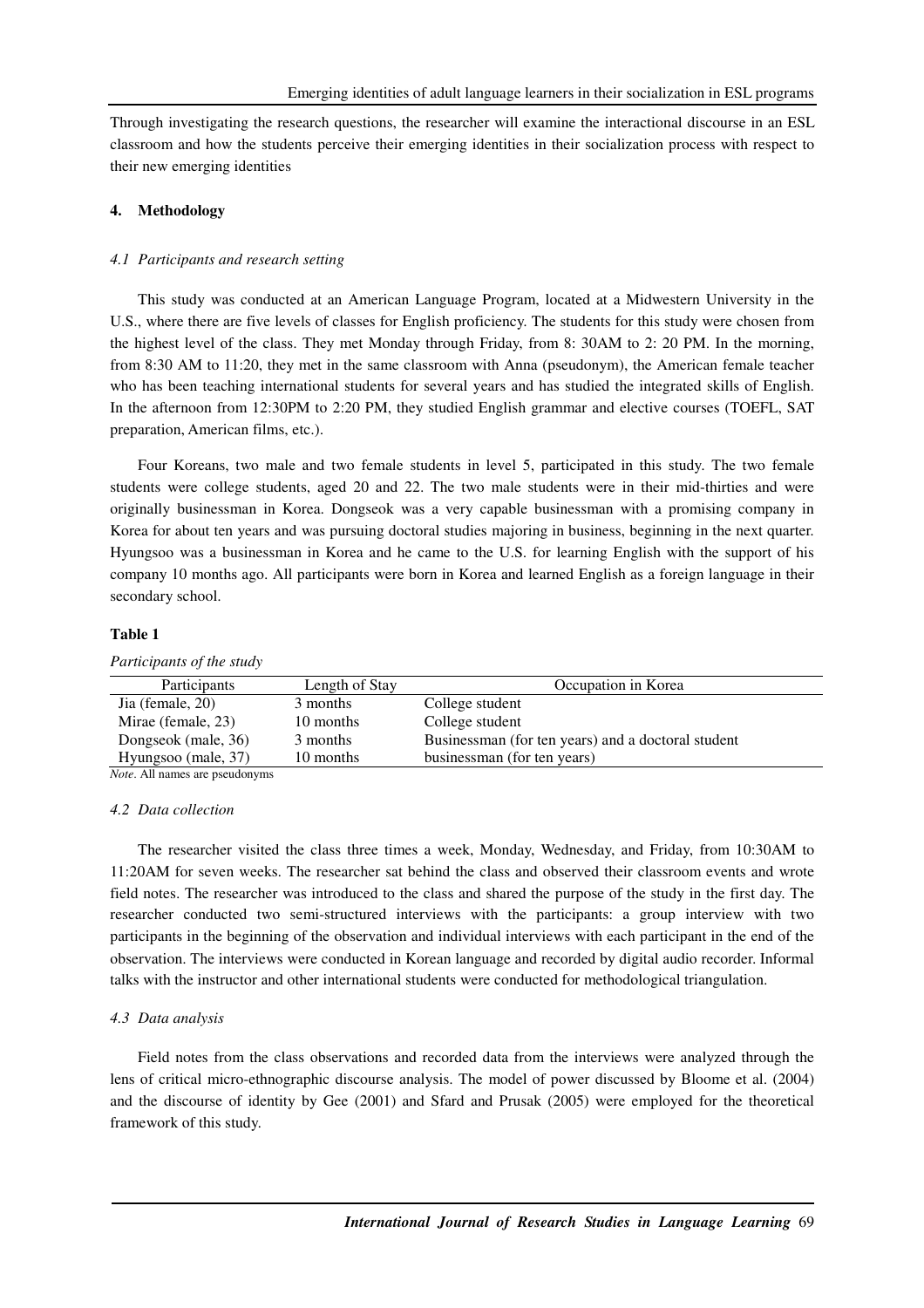### **5. Findings**

### *5.1 Dongseok*

Dongseok is a 36-year-old male student. He came to the U.S. three months ago to prepare his English for his doctoral study. He came early to improve his English in ALP before he begins doctoral study. He was a competent businessman in a promising company in Korea. Also, he was a student in doctoral program in Korea. In the first meeting, he gave me his Korean business card on which was typed his association in Korea. He seemed very busy. He said that he could not make a time for my research and was not willing to join my study. The researcher was able to see the reason in the first interview. The interview was conducted in Korean.

**Episode 1**: The first interview (translated into English)

| The researcher: While you are taking classes here=                                                                                                                                                                                                                                                                                                                                                                                                                 |
|--------------------------------------------------------------------------------------------------------------------------------------------------------------------------------------------------------------------------------------------------------------------------------------------------------------------------------------------------------------------------------------------------------------------------------------------------------------------|
| $=$ I am taking a course in the doctoral program simultaneously now which I was<br>admitted for autumn quarter The problem here is my social status I came here with<br>my family, but there is nothing I can do by myself as a foreigner I am not that poor at<br>English originally but here, I don't speak English well Actually, there is no difficulty in<br>studying English here, but living by itself is difficult. Since I am with my family I have to go |
| back home around 3 or 4 pm to be with my wife and a kid. I can't spend time for only<br>myself.                                                                                                                                                                                                                                                                                                                                                                    |
|                                                                                                                                                                                                                                                                                                                                                                                                                                                                    |

He cut off my initiating statement, introducing his associated institution in school. He talked about his previous works in Korea and expressed his difficulty of English and his status as a foreigner. He was already experiencing frustration caused by the discrepancy between his positionality as a competent member in Korea and a newcomer in a foreign country.

**Episode 2**: Arguing with an Arabic student about group presentation.

When the researcher entered the classroom, Dongseok was arguing with Amid; a 26- year old Arabic man who has been in the program for a while, standing in front of the class. Dongseok had just finished his presentation. Amid was giving his comments to him. Dongseok seemed to get angry. Dongseok was yelling at Amid.

| Amid : ( | Dongseok : You try to teach me?                   |  |
|----------|---------------------------------------------------|--|
|          | Amid : No. I am just talking my opinion.          |  |
|          | Dongseok : // You think I am dumb? I AM NOT DUMB! |  |

Anna came to the class and asked them to calm down and take some cool air outside. After class, both were summoned to see Anna. The researcher got the chance to talk with Dongseok about the incident later. Dongseok said that Amid was rude in giving his comment and said,

*"He apologized to me. He always finds fault with others. Everybody knows it and nobody wants to work with him…….. They (Arabic students) are basically not responsible. They are just like that. You know, they talk a lot in class, but their English is bad… I do usually everything when we have a group work. They can't do well in reading and writing."* 

Dongseok criticized the Arabic students as irresponsible and incompetent in reading and writing, but their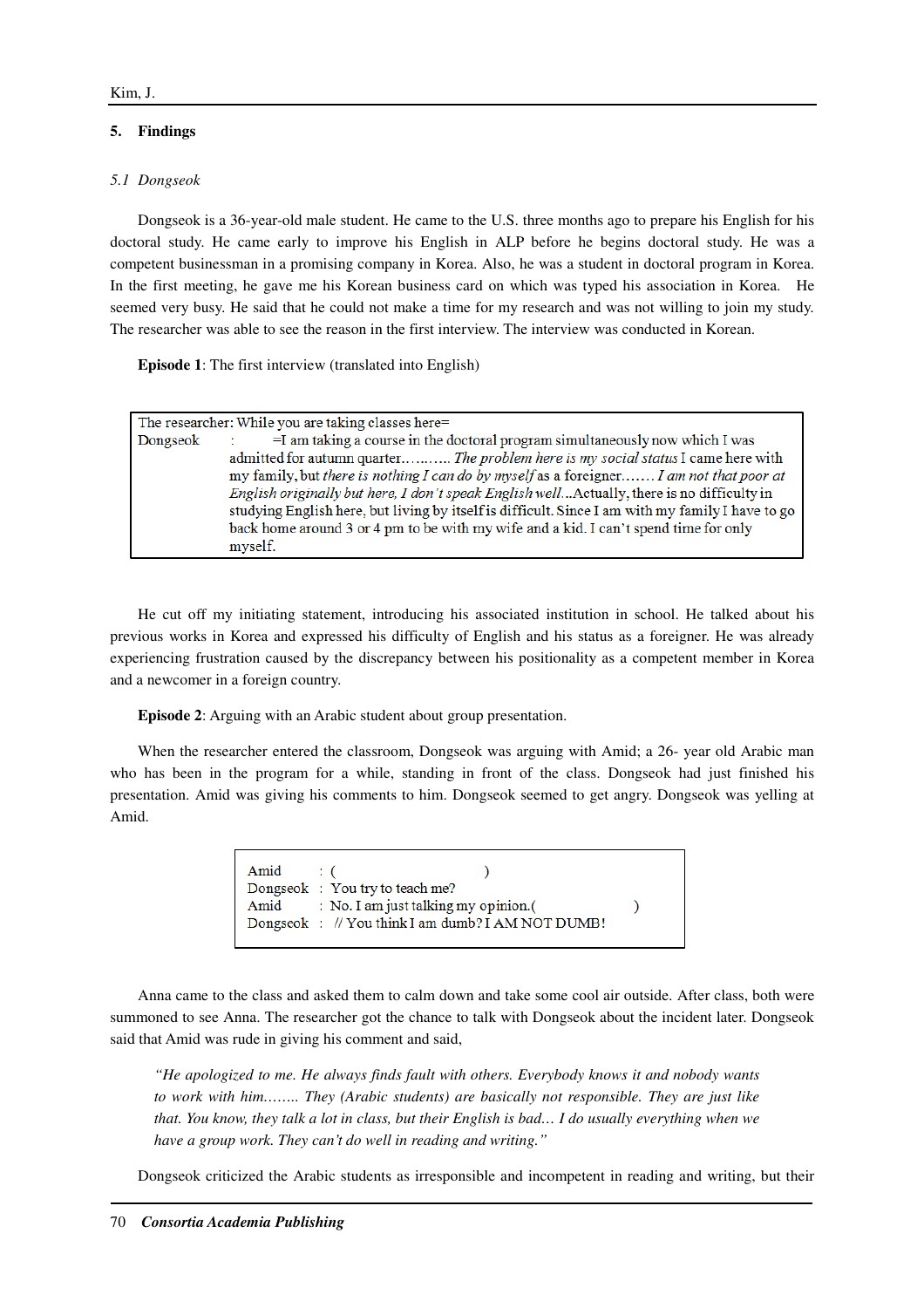oral proficiency was more fluent than the Korean student in the classroom. Dongseok did not mention their strengths. He just criticized their attitude and verbosity. Their high oral proficiency was devalued as being talkative, and their active engagement in the classroom activities were downgraded as faultfinders and troublemakers.

This exhibits the existence of power struggles between the two groups, Korean students and Arabic students, in terms of the *market economy* based on the model of "power as a product (Bloome et al., 2004)" which is going on in the classroom.

Regarding the argument between Dongseok and Amid, Anna gave her interpretation later. She said, "*Dongseok is expecting a kind of respect in terms of his age from the younger students as it was in Korea. But the students from different countries do not respect older people just because they are old."* Dongseok was threatened by the collision between his value, belief and identity and the new value system which is totally different from Korea in an unexpected way.

**Episode 3**: Listening comprehension practice

| Anna              | : Okay(.) business people? I need spour help. What does utility mean? $(1.0)$ |
|-------------------|-------------------------------------------------------------------------------|
|                   | Dongseok? Do you remember?                                                    |
| Dongseok: $(3.0)$ |                                                                               |
| Anna              | : Because it is English (,) it's not //weird if you don't remember.           |
| Dongseok :        | $\frac{1}{1}$ I don't know the word, what utility is in Korean.=              |
| Anna              | $\therefore$ = Okay, its okay. Does anybody know what utility means?          |

As it is shown in the discourse, Anna tried to give validation his knowledge to connect and maintain his expertise and his actual identity (Bloome et al., 2004, p. 194). Dongseok here did not show any embarrassment of not knowing the meaning of "utility". He cut off Anna's face-saving statement and answered that he does not even know what it means in Korean language, which shows that the word, "utility" may not be the terminology of business, and even if it is, he does not know the meaning of the English word, "utility".

Dongseok talked about himself and his English by using the technique of "1<sup>st</sup>-person identity ( $_A$ A<sub>C</sub>)" in the first interview (Sfard & Prusak, 2005). He said, "*I was not the person who is poor at speaking English but now I compare my English with native speakers.*" Though it has been just three months, he was experiencing the difficulty resulting from conflict between his expectation and reality. He also began to compare his English with native speakers and was discouraged by that. However, in the description of the Arabic students, he showed his superiority over others including other Korean students in terms of his socio-economic status (SES) and age.

He talked a lot about his previous work and company, especially about his past achievement in Korea. He talked about the intimate relations with his boss in Korean company. He also talked about his advisor in his department and said, "My advisor asked me if I play golf in the first meeting with me. You know, it is different treatment by itself from those who studies in ALP." Dongseok continuously talked about how his professor treated him differently and how his previous boss treated him differently. In this way, he showed his 2<sup>nd</sup> person identity  $_{(B}A_{A)}$  to provide evidence of which he is (Sfard & Prusak, 2005).

Regarding his third-person identity  $_{B}A_{C}$ ), Anna said that Dongseok seemed to expect a similar respect from other people regarding his age at least. When Dongseok was arguing with Amid, Dongseok was angry at Amid's attitude when he was pointing out several faults of Dongseok's presentation.

Dongseok clearly differentiated himself from other classmates and put himself in a superior position to them in terms of his age, financial status, working experience and former social status in Korea. However, in spite of his efforts, the same difficulties that he encountered as a New Comer in the U.S. made him frustrated. His value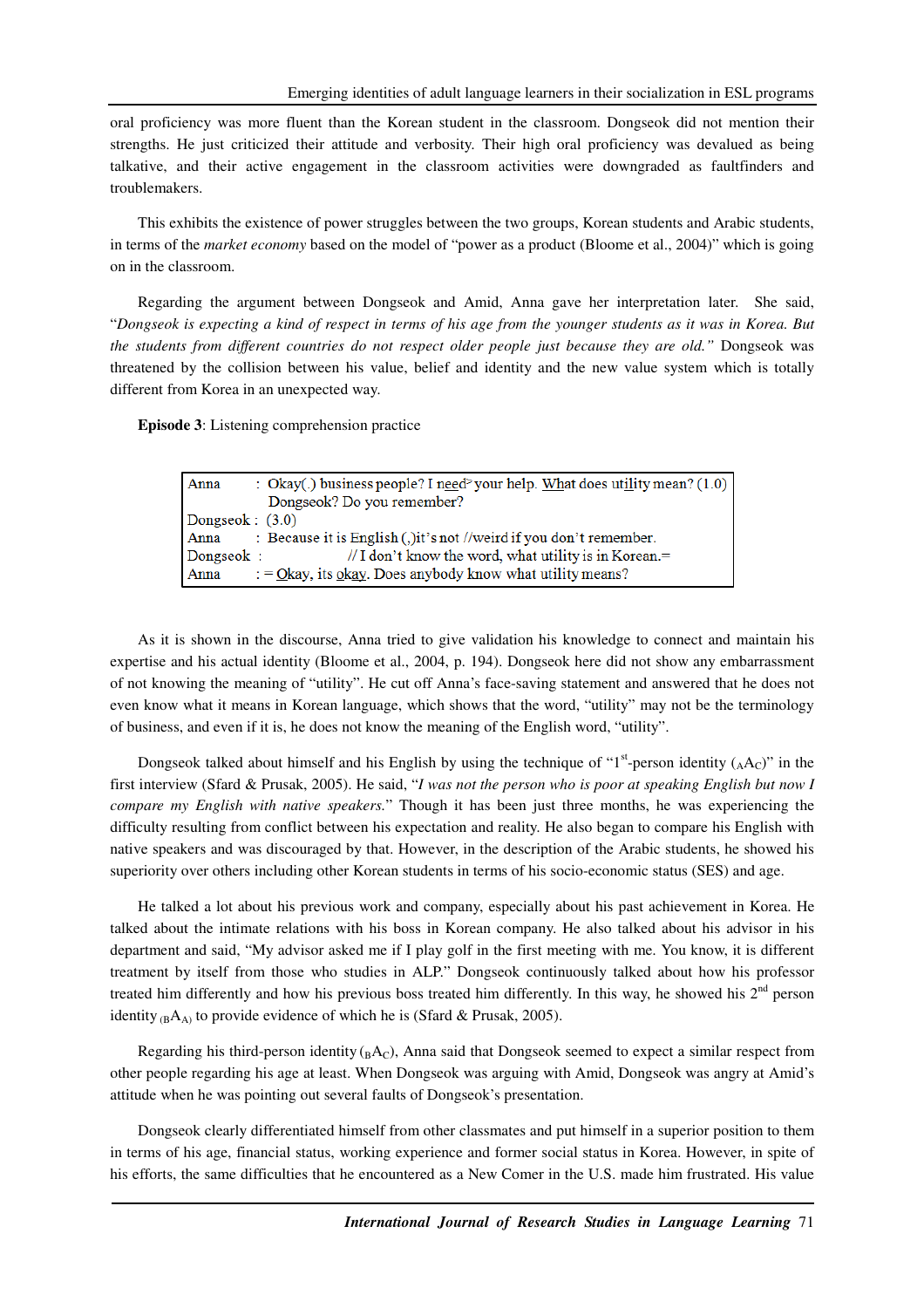### Kim, J.

in the model of power as a product was not valued as he was expecting. His socio-cultural capital was not recognized as power in the ESL classroom as the power in their classroom was already established by the certain, naturalized standard that Dongseok has not been able to reach at this moment. He tried to maintain his identity to be recognized by others by showing his past, present and his potential.

In regard to his social networks, he seemed to make an effort to expand his social networks as large as possible with other professionals in the level he desired to belong (designated identity). He decorated himself with his socio-cultural capital. He did not try to admit the "ascribed identity" that he is facing. He was fighting against them and vigorously resisting them in and out of the classroom. He might already have experienced the "ascribed identity" in himself during the time of his initial socialization as a novice learner.

#### *5.2 Jia*

Jia was the youngest member in this class. She completed one year in Korean university and came to the U.S to learn English two months ago. She talked about the difficulty of communicating in English with her roommate and classmates despite the fact that she was assigned to level 5 in her first quarter in this program. She was being helped by the Korean religions community in her initial settlement. Since she had no car and no experience of living by herself, she was almost always being helped by other people, mostly Korean friends, to solve some daily problems.

Jia talked about the problems that she encountered in relations with her American roommate. She was already experiencing the difficulty and frustration resulting from her language deficiency and cultural ignorance in the relation with her American roommate. Jia was angry with the way that the American roommate asked her to do the house chores but she never expressed her anger to her roommate, though she thought her roommate was rude and her request was unfair. Jia was experiencing her inferior status, arguing the issue with her American roommate in English. She was on the edge of realizing her different social position in terms of language skills. She wanted to argue with her roommate about the unfair division of house chores, but it was difficult for her to initiate arguing with her roommates in English by herself. As Bloome et al. (2004) discussed, she talked to other Korean friends who might have been able to help her or advise her about how to solve the problems.

As Ivanic (1998) mentioned, "individuals contesting the dominant power have potential for producing change" (p. 13). Jia expressed her anger and unpleasant feelings toward her American roommate as evidence of resisting the hegemonic superiority of the English dominated community. However, the recognition of her lack of power in terms of *market economy* let her remain silent in the field of power struggles.

In class, she never volunteered either asking questions or giving answers. Even when she was asked by the teacher, she sat in silence without a word. In group discussions, she preferred listening to other classmates, rather than expressing her idea. She sat mostly near the other Korean students. After class or during the break, Jia usually stayed with another female classmate.

Jia said that she wants to experience another university or travel to other countries. Since she is already at the highest level in her first quarter, she said studying in this program for the rest of the year at the same level would be a waste of time.

### *5.3 Hyungsoo*

Hyungsoo came to the U.S. with his wife and 4-year-old son ten months ago. He was a businessman in a trading company. He came to study English with the support of his company. But he did not seem to plan to go back after this program. He said that he will apply for graduate school to pursue a Master's degree.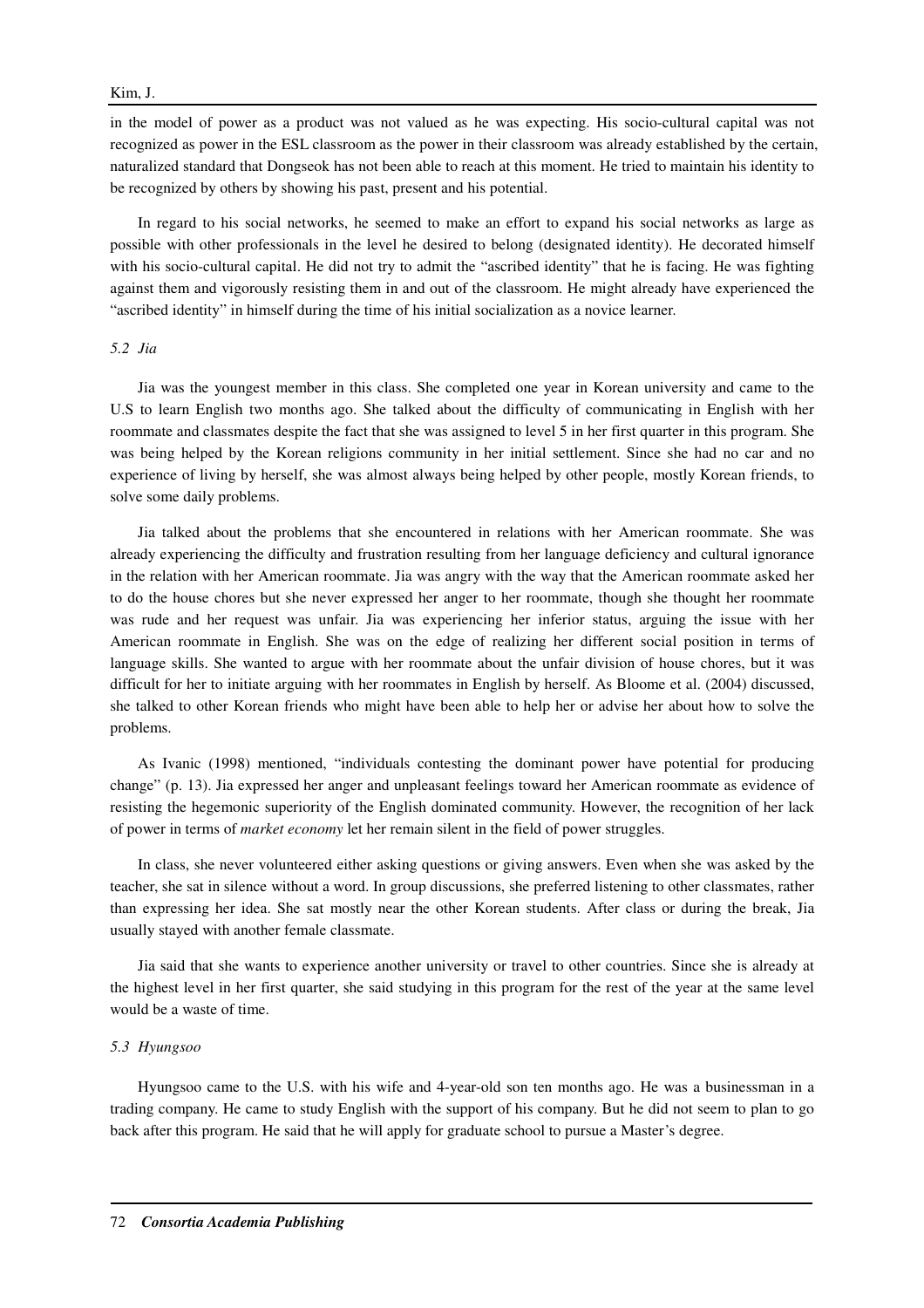| <b>Episode 1:</b>                                                                                                                                             |
|---------------------------------------------------------------------------------------------------------------------------------------------------------------|
| The three students, Hyungsoo, Inae (23, Korean female) and Karif (24, Arabic male) are in the same group.<br>They are talking about their group presentation. |
| Hyungsoo: *First, we go upstairs and search*                                                                                                                  |
| Karif<br>: What? Say that again?                                                                                                                              |
| Hyungsoo: *Let's go upstairs and search internet*                                                                                                             |
| Karif<br>: What? What do you mean?                                                                                                                            |
| Hyungsoo : We go upstair//                                                                                                                                    |
| Karif<br>// What? Can you please interpret him? $((to me))$<br>t.                                                                                             |
| Hyungsoo: WE(.) GO (.) UPSTAIRS COMPUTER ROOM.                                                                                                                |
| Karif<br>: ((looking at me and gesturing being confused))                                                                                                     |

Karif's behavior was very rude to Hyungsoo from my perspective. But Hyungsoo patiently repeated his sentence to Karif without showing any anger or uncomfortable emotions. When he was asked about Arabic students, he answered,

*"They are always like that ((laugh)). Sometimes they seem like rude but I think it is like their culture. I don't much care about it."* 

He seemed to compromise the reality in the classroom in a certain way.

### **Episode 2**:

| Hyungsoo, Inae, and Karif have divided the parts that each member presents for their presentation and<br>were discussing about details in their presentation. Inae and Hyungsoo talk together about what to<br>present for their parts. Karif does not join the conversation. He is checking his cell phone and reading<br>his textbook. He does not seem interested in their discussion. Anna calls each member of their group and<br>asks how they will present their sections. After Karif talks to Anna, Hyungsoo talks with Anna.<br>Hyungsoo comes back to his seat and talks to Inae in Korean. |  |
|--------------------------------------------------------------------------------------------------------------------------------------------------------------------------------------------------------------------------------------------------------------------------------------------------------------------------------------------------------------------------------------------------------------------------------------------------------------------------------------------------------------------------------------------------------------------------------------------------------|--|
| Hyungsoo: Why did he tell her that he will present only introduction? ((laugh))                                                                                                                                                                                                                                                                                                                                                                                                                                                                                                                        |  |
| He agreed to present the next continuous parts in body section.                                                                                                                                                                                                                                                                                                                                                                                                                                                                                                                                        |  |
| Anna said that Karif said that is the only part that he would present.                                                                                                                                                                                                                                                                                                                                                                                                                                                                                                                                 |  |
| $:$ Really?<br>Inae                                                                                                                                                                                                                                                                                                                                                                                                                                                                                                                                                                                    |  |
| Hyungsoo: She said that it would be too short to present introduction for 15 minutes.                                                                                                                                                                                                                                                                                                                                                                                                                                                                                                                  |  |
| I don't know why he said that.                                                                                                                                                                                                                                                                                                                                                                                                                                                                                                                                                                         |  |
| : ((came back to his seat after talking with Anna))<br>Karif                                                                                                                                                                                                                                                                                                                                                                                                                                                                                                                                           |  |
| Okay, so what part do I present more?                                                                                                                                                                                                                                                                                                                                                                                                                                                                                                                                                                  |  |
| Hyungsoo: ((showing the handout and pointing the two lines of the body part))                                                                                                                                                                                                                                                                                                                                                                                                                                                                                                                          |  |
| *Here.*                                                                                                                                                                                                                                                                                                                                                                                                                                                                                                                                                                                                |  |
| Karif<br>: ((looking at the handout)) $Uh$ $O$ - okay.                                                                                                                                                                                                                                                                                                                                                                                                                                                                                                                                                 |  |
|                                                                                                                                                                                                                                                                                                                                                                                                                                                                                                                                                                                                        |  |

Again, in this situation, Hyungsoo did not show the uncomfortable feeling toward Karif externally in any case. When the researcher asked him what he thinks of Karif's negligence of group work, he said,

*"I am not that sensitive by nature. ((laugh)) I don't much care the way that other people behave. It is just their way of doing. I don't much think about that."*(Hyungsoo, 37; Korean male)

And he continued,

*"You know, they talk a lot in the class. So, I thought they speak very well at first, but they just enjoy talking and arguing. You know, usually, we (Korean) prefer not to express our idea in the*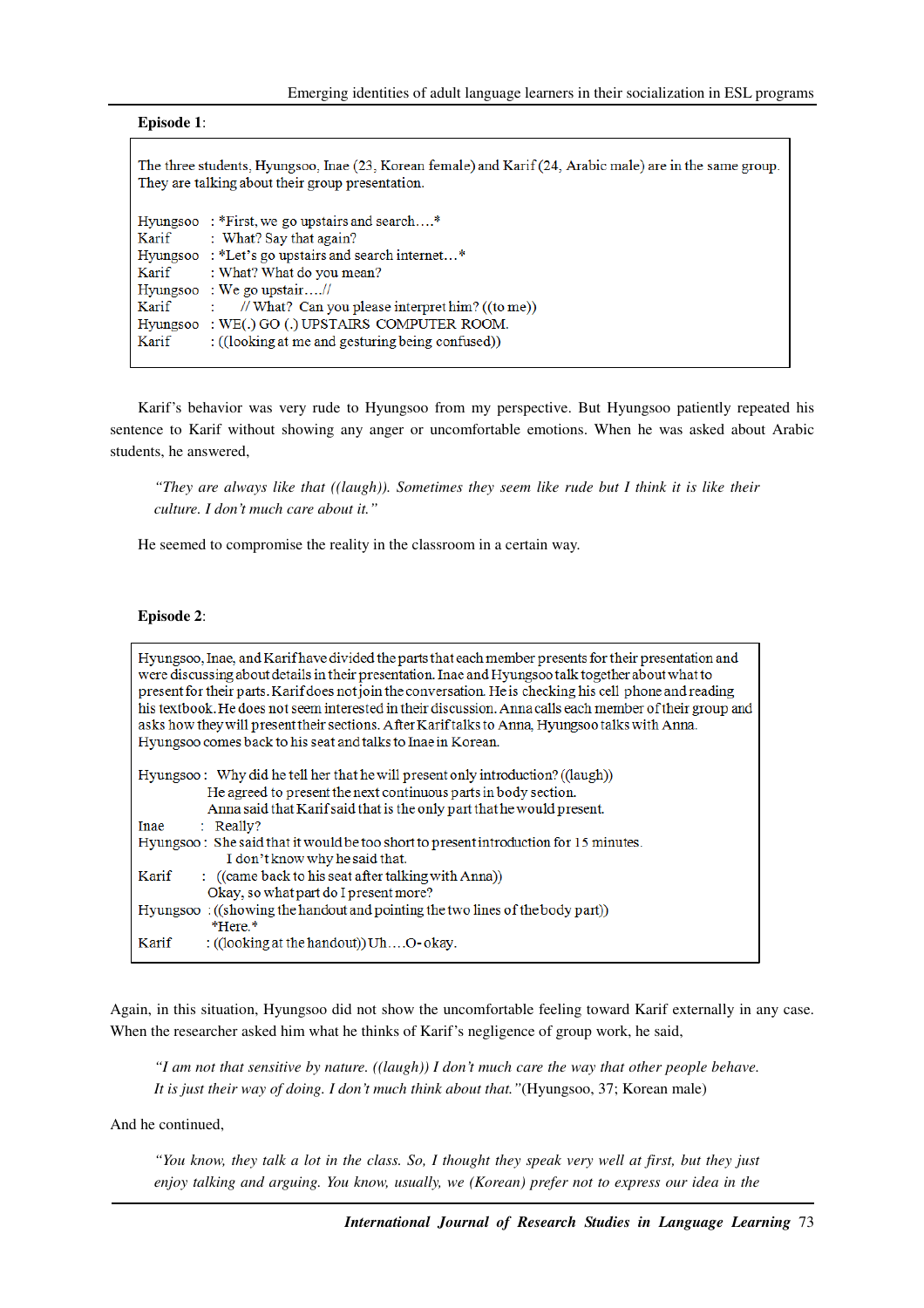### Kim, J.

*classroom whether we know the answer or not. But they are not like us. So I don't much care what they are talking. I just do things I need to do and if they don't as a member of group, I just do their parts by myself."* (Hyungsoo, 37; Korean male).

Anna mentioned his personality in informal talks with me regarding his description of himself, which was that he is a shy and introverted person by nature. When the researcher asked about the improvement of his English, he answered with a laugh, "*I hoped to improve my English skills but things improved here in the U.S. are my weight only."*

The researcher noticed that Hyungsoo and Dongseok were not willing to participate in this study at the beginning. Especially, whenever the researcher asked Hyungsoo a question that might touch his inner self, he transformed the question into a joke and made fun of himself, as was shown in his remarks about his English. His strategies to deal with the various events in the classroom were ignoring the facts that may have caused trouble for him internally and externally. He rejected confronting the conflicts that may have occurred in and out of the classroom by ignoring them or making fun of him. His strategies seemed somehow passive compared to those of Dongseok. It was his own way to resist the power controlling and dominating him and protect his own identity within the boundary that he could control.

What Dongseok and Anna said about Hyungsoo  $_{BAC}$ , third person identity) were the same things he described himself as he did not reveal his feelings externally even to Dongseok, the only other Korean male. Hyungsoo did not try to make any extra close relationship with Anna as Dongseok did. Instead, he was getting along with Inae, the younger female student in the classroom and did not make much interaction with other international classmates.

In terms of his second-person identity  $({}_B A_A)$ , he did not mention what he heard from others in Korea; but in the U.S., he mentioned briefly what he heard from other people.

"*Foreigners (not Korean) do not much care about what I am doing. But when I tell other Koreans that I am studying English in ALP, they respond in a sympathetic way. It seemed like that they feel pathetic about me."* 

In a similar context, he said that he does not go to the Korean church as often as he used to go. He was afraid of talking about the Korean church. It seemed that he was being careful of the rumors and gossip in the Korean community. He was reluctant to talk more about the Korean church. To the question about his social networks, he answered "*School and home at this moment. That's it.*" Not only because of his language deficiency and the cultural differences in the U.S. but also the restriction from his position to the social network, he seemed to accept the "ascribed identity" (Gee, 2001) somehow. However, he was constantly resisting the "ascribed identity" in his own strategies and tried to get the "achieved identity" with the concrete, visible evidence, such as admission to graduate school. To the question of how he dealt with the difficult moments in the U.S. caused by his language proficiency, he answered "*Well…, it's okay since it (my resistance) has not ended yet…*" He was waiting for admission to graduate school.

## *5.4 Mirae*

This quarter was her third quarter. She said that she will go back to Korea this summer. She did not much interact with the other Korean classmates in the classroom and usually sat near the Arabic students. Unlike Jia and Inae, she left as early as possible after class. To the question of her social networks, she talked about her Japanese and Taiwanese friends who had been her classmates when she came to the U.S. at first. She said that she intentionally did not interact with other Korean classmates because she came to the U.S. to learn English, not for making other Korean friends. Her initial settlement in the U.S. was supported by her cousin in the same town. She expressed the language difficulty in the beginning of her stay but she valued the dynamic experience in a foreign country in terms of learning interpersonal skills and knowledge about different cultures, more than just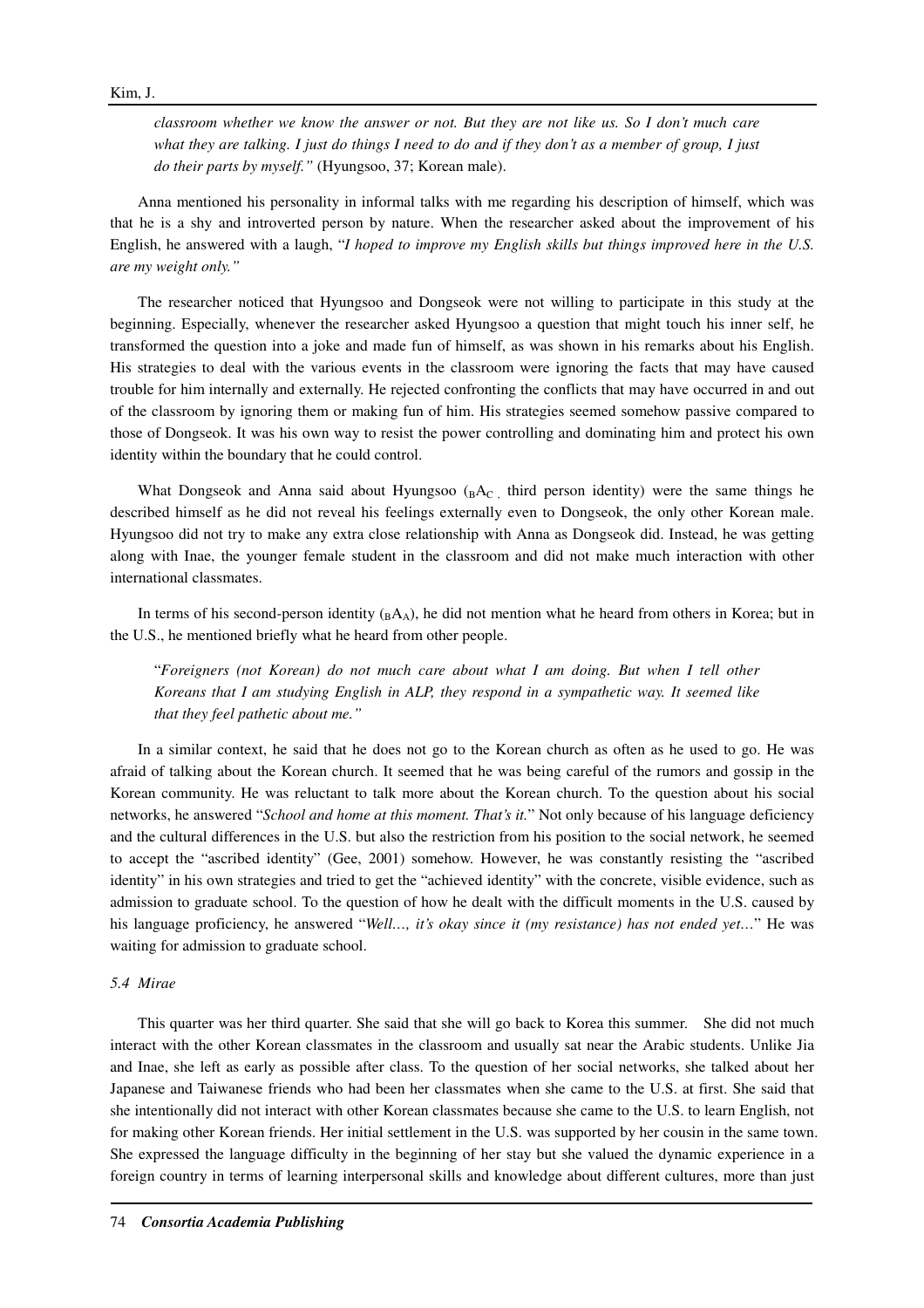improving her English. The two female students are planning to come back to the U.S. for graduate study after they complete their undergraduate programs. Both valued English learning as experiencing foreign culture and expanding the horizon of their life and perspective.

All four of the Korean students were constantly resisting their "ascribed identity" that was given to them when they arrived in the U.S. As shown in Dongseok's remarks, "*I was not the person who is poor at speaking English but now I compare my English with native speakers*", they get the new appellation of *novice English learner* in the U.S. that they never expected to be assigned in their home country. Through the change in social status and identity, they experience cultural alienation and isolation through the whole process of their language socialization. Their resistance to the shift of their social identity emerges as confusion, complaints, anger, and frustrations in the beginning of their socialization and they develop their own strategies to deal with the isolation and cultural alienation.

Hyungsoo and Mirae, who have been in the U.S. for ten months, showed a difference in dealing with moments of cultural miscommunication in classroom events from Dongseok and Jia, who have been for just three months. Whereas the newly arrived students were confused, frustrated and vigorously resisted to the change to an inferior social status in and out of the classroom, those who arrived to the US earlier perceived the difference in their "ascribed identity" in the US and the "achieved identity" that they brought from Korea and made efforts to reduce the gap between their current actual identity in the US and the designated identity that they desire to attain in the US. Hyungsoo and Mirae seemed to accept their "ascribed identity" partly; however, as revealed in Hyungsoo's last remarks, their resistance has not ended yet. They were still in the ongoing process of gaining authorization by others and obtaining the designated identity by way of getting an admission to graduate school, performing well in school work, and through other means.

#### **6. Concluding thoughts**

As Gee (2001) and Sfard and Prusak (2005) stated regarding identity construction, one's identity is not structured by one certain kind of identity or single event but is formed by multiple identities at the site of power struggles and the numerous social events in one's life. The change of their perception about themselves during the socializing process is intertwined with the power struggles they experienced, i.e., how their power was produced and recognized by others, how it shifted in classroom events and interactions, and how it influenced obtaining a membership in the new community. Learning and teaching are not just a way of conveying and exchanging "indexical knowledge". They are keenly intertwined with power struggles and identity conflicts in language learners and produce a new order of power, which is engendered by acquiring knowledge through power struggles in the classroom interactions. Knowledge is produced by humans and humans are empowered by the knowledge through teaching and learning.

With a shift of power and privilege, learners' identity and positionality are shifted to maintain and protect their own identity by resisting ascribed identity. The identity construction is an ongoing process that is continuously shaped and formed at the site of power struggles. The struggles to reduce the gap between ascribed identity and achieved identity are revealed in various ways based on the learners' socio-cultural capital which they bring to the classroom as a form of value, belief and identity. Through the entire learning process, learners construct a new identity and obtain a membership of the community by acquiring knowledge and negotiating their subjectivities.

### *6.1 Discussions and future research*

Exploring the Korean students' life and their socialization process was a very intriguing experience. The inferior "ascribed identity" that they did not even notice in the beginning of stay in the U.S. was negotiated and compromised through the moments of their socialization process in the ESL classroom. Through the dynamics of power relations among individuals, groups, and institutions, the language learners were resisting, compromising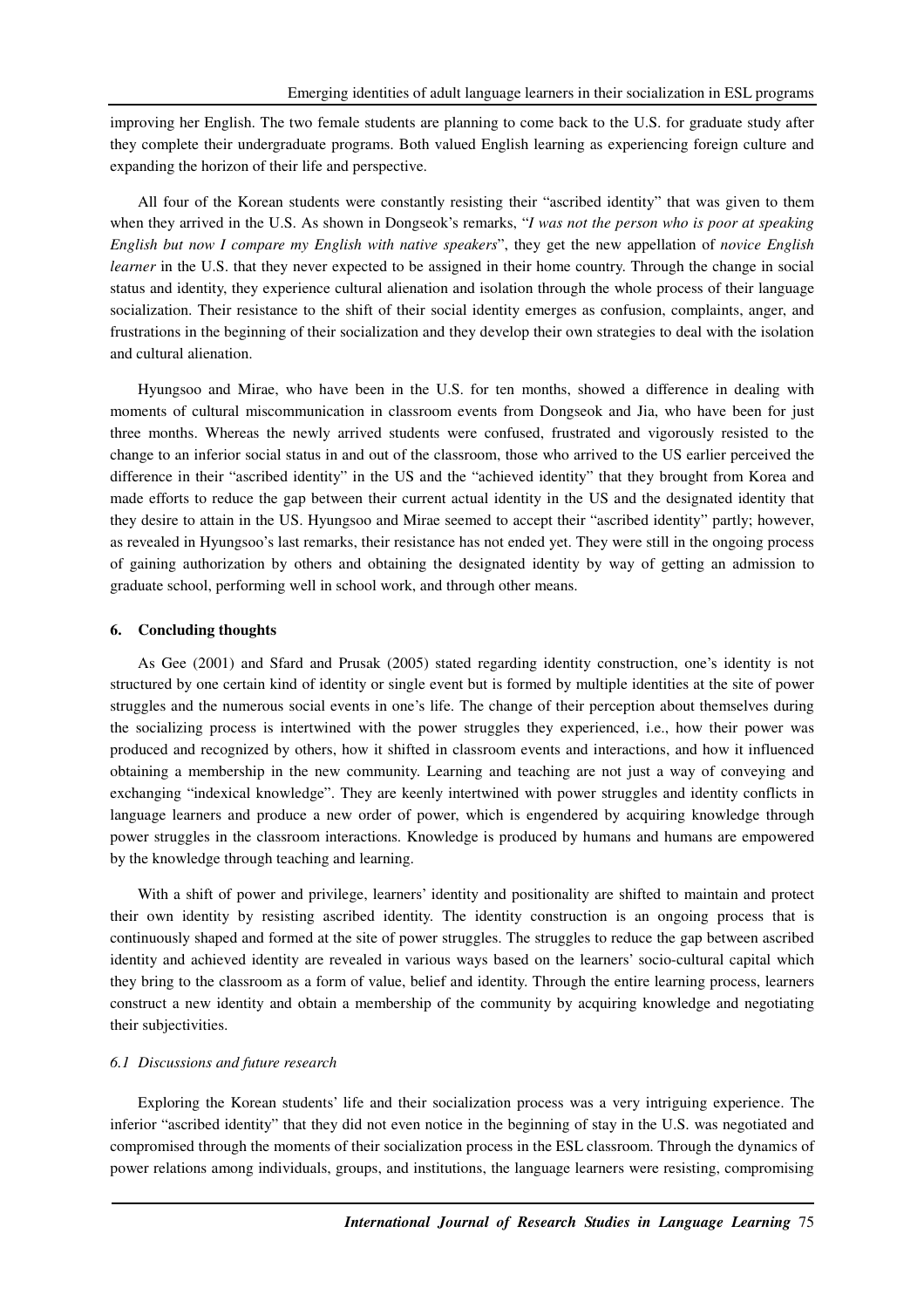and negotiating the power, knowledge and their identity. Teaching and learning are not just an exchange of certain types of knowledge. They are keenly intertwined with power struggles and identity conflicts of language learners. Knowledge is produced by humans and humans are empowered by the knowledge through teaching and learning.

For future research, investigating the relation between language ideology that the Korean learners built previously and their socialization process will be worthwhile to understand their new identity formation. As discussed by Song (2007) in Korean learner's ideology of English, ideologies enact ties of language to identity and through the link they underpin the very notion of the person and the social group, as well as their socialization (Woolard, 1998). Furthermore, in order to grasp the nature of their social networks, the density and multiplicity of the networks that they constructed in the U.S. should be examined, as well. Exploring the intertextual and intercontextual relations among language ideology, social networks, and their emerging identities would help to understand the process of L2 learners' learning socialization and identity formation as a language learner.

### **7. Reference**

- Bloome, D., Carter, S. P., Christian, B. M., Otto, S., & Shuart-Faris, N. (2004). *Discourse analysis and the study of classroom Language and literacy events: A micro-ethnographic perspective*. New Jersey: Lawrence Erlbaum Associates.
- Cummins, J. (1996*). Negotiating identities: Education for empowerment in a diverse societ*y. Ontario: California Association for Bilingual Education.
- Gee, J. (2001). Identity as an analytic lens for research in education. *Review of Research in Education, 25*, 99-125.
- Heller, M. (1987). The role of language in the formation of ethnic identity. In J. Phinney & M. Rotheram (Eds.), *Children's ethnic socialization* (pp.180-200). Newbury Park, CA: Sage.
- Ivanic, R. (1998). *Writing and identity: The discoursal construction of identity in academic writing*. Amsterdam: John Benjamins.
- Kim, J. (2009). Korean students' language socialization in American ESL programs. *Tesol Resource Center*, Retrieved April 28, 2009, from http://www.tesol.org/s\_tesol/trc/trc\_submission\_detail\_new.asp?id=873
- Lave, J., & Wenger, E. (1991). Situated learning: Legitimate peripheral participation. New York: Cambridge University Press. http://dx.doi.org/10.1017/CBO9780511815355
- Peirce, B. N. (1995). Social identity, investment, and language learning. *TESOL Quarterly*, *29*, 9-31. http://dx.doi.org/10.2307/3587803
- Peirce, B. N. (1997). Language, identity and the ownership of English. *TESOL Quarter*ly, *31*(3), 409-429. http://dx.doi.org/10.2307/3587831
- Pierce, B. N. (2000). *Identity and language learning: Gender, ethnicity and educational change. Essex: Pearson* Education Limited.
- Sfard, A., & Prusak, A. (2005). Telling identities: In search of an analytic tool for investigating learning as a culturally shaped activity*. Educational Researcher*, *34*(4), 14-22. http://dx.doi.org/10.3102/0013189X034004014
- Song, J. (2007). *Language ideologies and identity: Korean children's language socialization in a bilingual setting.* Unpublished Doctoral dissertation, The Ohio State University, Columbus.
- Walkerdine, V. (1990) *Schoolgirl fictions*. London: Verso.
- Woolard, K. (1998). Language ideology as a field of inquiry. In B. Schieffelin, K. Woolard, & P. Kroskrity (Eds.), *Language ideologies: Practice and theory*. Oxford: Oxford University Press.